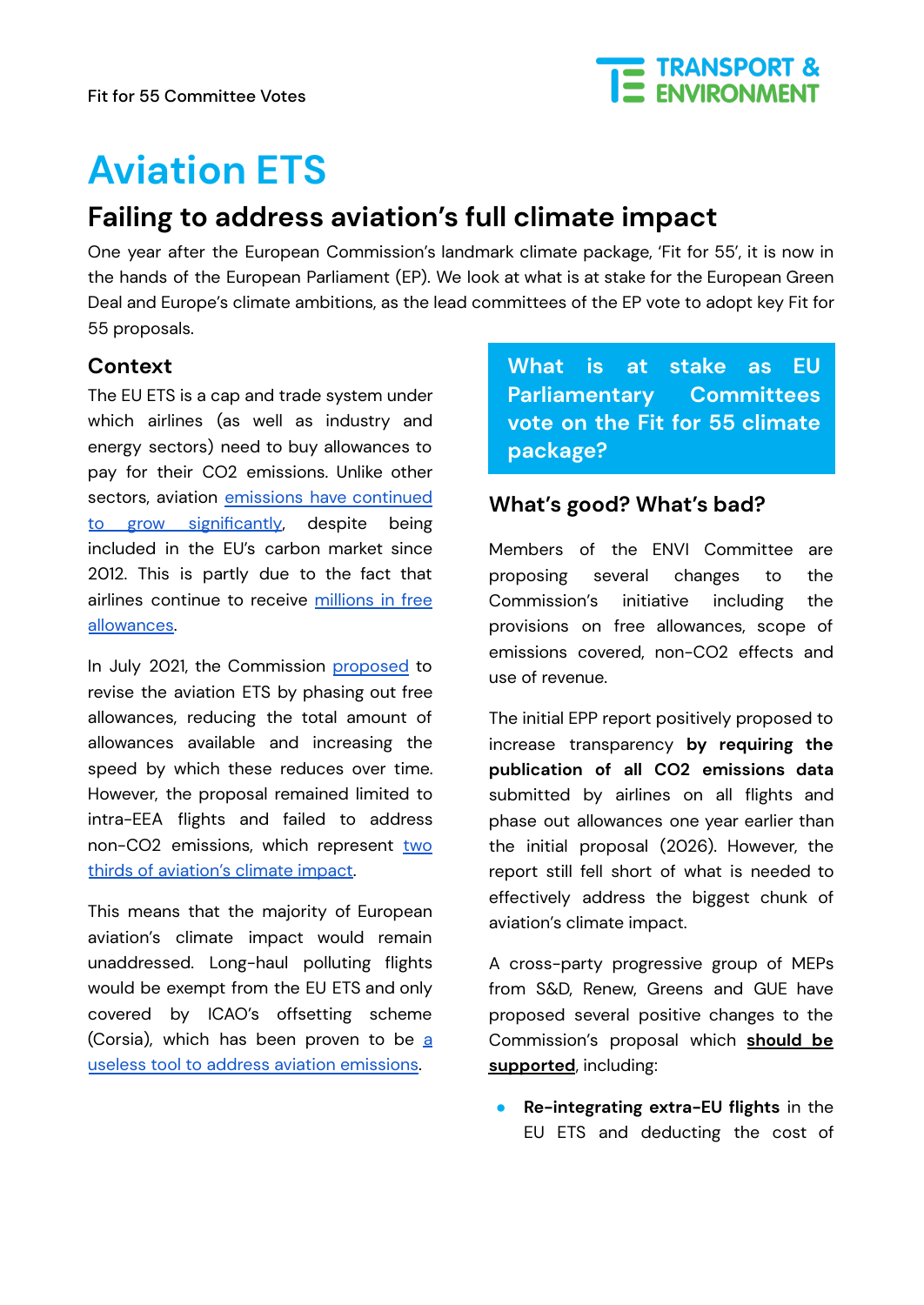#### Fit for 55 Committee Votes



Corsia on those flights from ETS dues where applicable

- **Immediate phasing out of free allowances** after entry into force of the revision as carbon [leakage](https://www.transportenvironment.org/wp-content/uploads/2022/01/TEs-feedback-on-the-ETS-proposal-November-2021-1.pdf) risks are not [substantiated](https://www.transportenvironment.org/wp-content/uploads/2022/01/TEs-feedback-on-the-ETS-proposal-November-2021-1.pdf)
- **Monitor and price non-CO2 effects** of aviation, by temporarily multiplying the amount of allowances to match aviation's total climate impact, and requiring the Commission to set up a monitoring system for non-CO2 effects on a flight basis

Other MEPs from the EPP and Renew have tabled amendments [suggested](https://www.transportenvironment.org/discover/europes-largest-airlines-claim-net-zero-future-whilst-lobbying-to-weaken-eus-climate-laws/) by airlines that severely water down the proposal and **should be rejected at all costs**, including: exempting feeder flights from the EU ETS, delaying the phase out of unjustified free allowances and applying a watered down Corsia on intra-EU flights.

## **How should the proposal be improved?**

- 1) **Extend the scope of the EU ETS** to cover at least departing flights from the EU and finally address the [biggest](https://www.transportenvironment.org/discover/lufthansa-ba-air-france-were-europes-most-polluting-airlines-pre-covid/) share of aviation [emissions](https://www.transportenvironment.org/discover/lufthansa-ba-air-france-were-europes-most-polluting-airlines-pre-covid/)
- 2) **Finally monitor and price non-CO2 effects** by setting a Monitoring Reporting and Verification (MRV) system (see [more](https://www.transportenvironment.org/discover/mitigating-aviations-non-co2-effects-in-the-eus-fit-for-55-package/) here)
- 3) **Remove free allowances and finance decarbonisation** through the [Innovation](https://ec.europa.eu/clima/eu-action/funding-climate-action/innovation-fund_en) Fund. Allow for a **limited amount of allowances until 2030** to finance synthetic fuels only (including hydrogen and electricity) and true breakthrough technologies
- 4) **Remove language on promoting Corsia, ICAO or low-carbon fuels.**

### **Next steps to deliver on Europe's climate goals**

The ENVI Committee will vote on their position for the aviation ETS on May 16th. After this, the file will be voted in plenary by the European Parliament during the first week of June, with trilogues expected to start once national governments agree on their position, possibly at the Environment Council on 28 June.

## **T&E Comment**

"The EU ETS should no longer ignore the bulk of aviation emissions caused by long-haul flights. Why should the EU continue to exempt business flyers from paying for their pollution when jetting off to New York or Shanghai on long-haul flights? Secondly, non-CO2 effects have flown under the radar for too long. Airlines should start monitoring them and finally paying a fairer price for their climate impact. To summarize, relying on ICAO and its ineffective offsetting scheme will lead the EU to a climate disaster, it is high time for the EU ETS to effectively price aviation emissions."